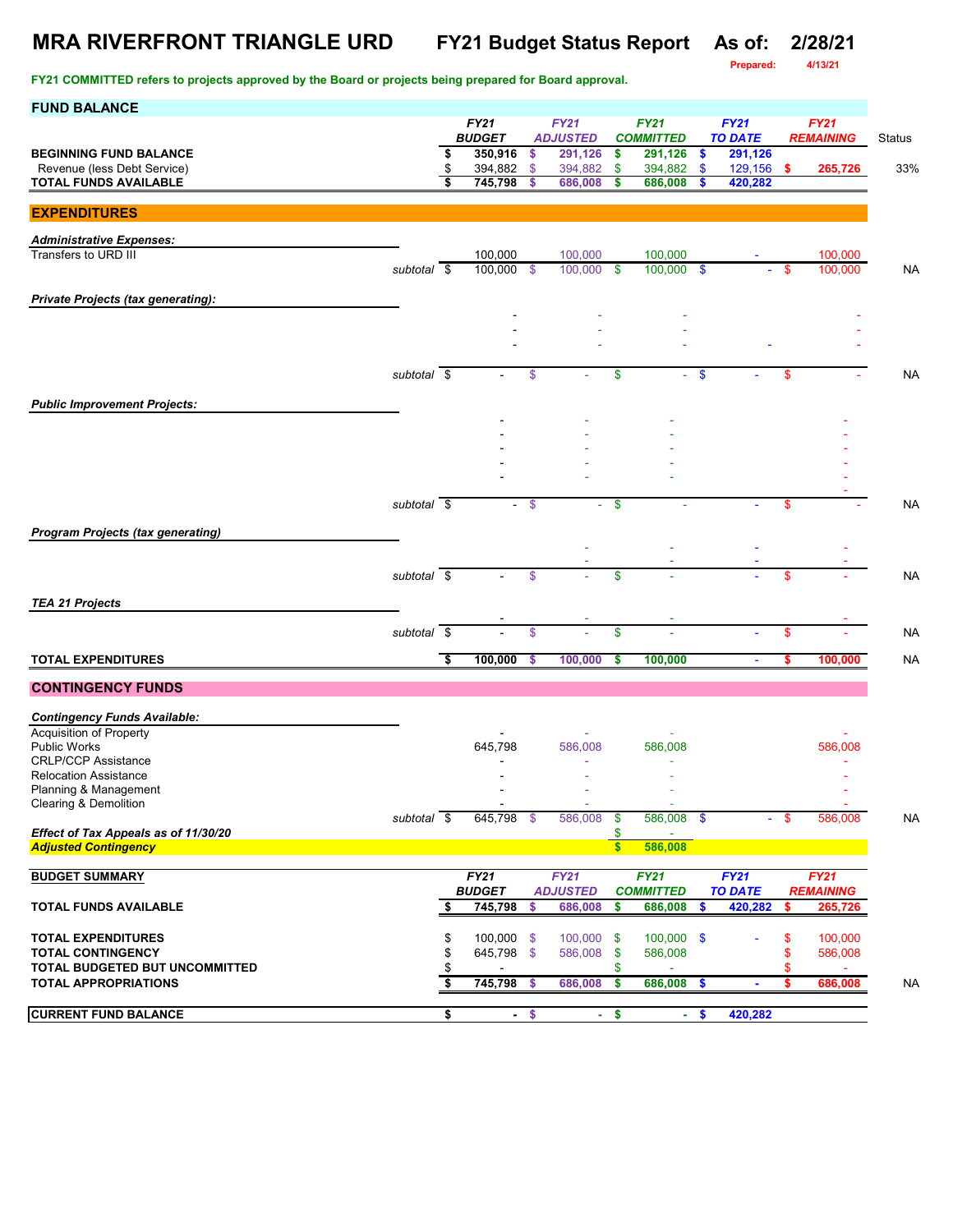**Prepared:** 

| <b>FUND BALANCE</b>                                                                                                            |                              |                     |                                    |                                 |                               |               |                               |          |                                 |                                  |
|--------------------------------------------------------------------------------------------------------------------------------|------------------------------|---------------------|------------------------------------|---------------------------------|-------------------------------|---------------|-------------------------------|----------|---------------------------------|----------------------------------|
|                                                                                                                                | <b>FY21</b><br><b>BUDGET</b> |                     | FY21<br><b>ADJUSTED</b>            | <b>FY21</b><br><b>COMMITTED</b> |                               |               | <b>FY21</b><br><b>TO DATE</b> |          | <b>FY21</b><br><b>REMAINING</b> | <b>Status</b>                    |
| <b>BEGINNING FUND BALANCE</b>                                                                                                  | 447,600                      | \$                  | 647,780                            | \$                              | 647,780                       | $\frac{1}{2}$ | 647,780                       |          |                                 |                                  |
| Revenue (less Debt Service)<br>TOTAL FUNDS AVAILABLE                                                                           | 727,887<br>1,175,487         | $\mathbb{S}$<br>S   | 727,887<br>1,375,667               | $\mathbf{\$}$<br>\$             | 727,887<br>1,375,667          | $\mathbf{\$}$ | 120,378 \$<br>768,158         |          | 607,509                         | 17%                              |
|                                                                                                                                |                              |                     |                                    |                                 |                               |               |                               |          |                                 |                                  |
| <b>EXPENDITURES</b>                                                                                                            |                              |                     |                                    |                                 |                               |               |                               |          |                                 |                                  |
| <b>Administrative Expenses:</b><br>Transfers to URD III                                                                        |                              |                     |                                    |                                 |                               |               |                               |          |                                 |                                  |
| subtotal \$                                                                                                                    |                              | \$                  |                                    | \$                              |                               | <b>S</b>      |                               | \$       |                                 | <b>NA</b>                        |
| <b>Private Projects (tax generating):</b>                                                                                      |                              |                     |                                    |                                 |                               |               |                               |          |                                 |                                  |
| AC by Mariott Hotel - 175 Pattee St - \$1,886,105 bond when available                                                          |                              |                     |                                    |                                 |                               |               |                               |          |                                 |                                  |
| Levasseur Street Townhomes - 304 Levasseur St<br>Union Block Restoration - 127 East Main                                       | 6,956<br>579,858             |                     | 6,956<br>579,858                   |                                 | 6,956<br>579,858              |               |                               |          |                                 | 6,956 ongoing<br>579,858 ongoing |
| Union Block Restoration - 127 East Main - Add'l Amt \$125k (FY22 & FY<br>Wren Hotel - 201 E Main St - \$587,212 when available | 488,673                      |                     | 587,212                            |                                 | 587,212                       |               |                               |          |                                 | ongoing<br>587,212 ongoing       |
|                                                                                                                                |                              |                     |                                    |                                 |                               |               |                               |          |                                 |                                  |
| subtotal \$                                                                                                                    | 1,075,487                    | \$                  | 1,174,026                          | \$                              | 1,174,026                     | -\$           |                               | \$       | 1,174,026                       | NA                               |
|                                                                                                                                |                              |                     |                                    |                                 |                               |               |                               |          |                                 |                                  |
| <b>Public Improvement Projects:</b><br>Missoula Public Library - \$500K total; \$225K remain for FY21+; up to \$               | 75,000                       |                     | 75,000                             |                                 | 75,000                        |               |                               |          |                                 | 75,000 ongoing                   |
| Payne/Library Block - Redevelopment Plan                                                                                       | 25,000                       |                     | 25,000<br>$\overline{\phantom{a}}$ |                                 | 25,000<br>$\bar{a}$           |               |                               |          |                                 | 25,000 ongoing                   |
|                                                                                                                                |                              |                     |                                    |                                 |                               |               |                               |          |                                 |                                  |
| subtotal \$                                                                                                                    | 100,000 \$                   |                     | 100,000                            | \$                              | 100.000                       |               |                               | \$       | 100,000                         | NA                               |
| <b>Program Projects (tax generating)</b>                                                                                       |                              |                     |                                    |                                 |                               |               |                               |          |                                 |                                  |
|                                                                                                                                |                              |                     |                                    |                                 |                               |               |                               |          |                                 |                                  |
| subtotal \$                                                                                                                    |                              | $\mathsf{\$}$       |                                    | \$                              |                               |               |                               | \$       |                                 | <b>NA</b>                        |
| <b>MAP-21 Projects</b>                                                                                                         |                              |                     |                                    |                                 |                               |               |                               |          |                                 |                                  |
| subtotal \$                                                                                                                    |                              | \$                  |                                    | \$                              |                               |               |                               | \$       |                                 | <b>NA</b>                        |
| <b>TOTAL EXPENDITURES</b>                                                                                                      | \$<br>1,175,487              |                     | 1,274,026                          |                                 |                               |               | $\blacksquare$                |          |                                 | <b>NA</b>                        |
|                                                                                                                                |                              | s.                  |                                    | \$                              | 1,274,026                     |               |                               | \$       | 1,274,026                       |                                  |
| <b>CONTINGENCY FUNDS</b>                                                                                                       |                              |                     |                                    |                                 |                               |               |                               |          |                                 |                                  |
| <b>Contingency Funds Available:</b>                                                                                            |                              |                     |                                    |                                 |                               |               |                               |          |                                 |                                  |
| <b>Acquisition of Property</b><br><b>Public Works</b>                                                                          |                              |                     | 101,641                            |                                 | 101,641                       |               |                               |          | 101,641                         |                                  |
| <b>CRLP/CCP Assistance</b>                                                                                                     |                              |                     |                                    |                                 |                               |               |                               |          |                                 |                                  |
| <b>Relocation Assistance</b><br>Planning & Management                                                                          |                              |                     |                                    |                                 |                               |               |                               |          |                                 |                                  |
| <b>Clearing &amp; Demolition</b><br>subtotal \$                                                                                | $\sim$                       | $\mathbf{\$}$       | 101,641                            | $\mathbf{\$}$                   | $101,641$ \$                  |               |                               | - \$     | 101,641                         |                                  |
| Effect of Tax Appeals as of 11/30/20                                                                                           |                              |                     |                                    | \$                              | (48, 646)                     |               |                               |          |                                 |                                  |
| <b>Adjusted Contingency</b>                                                                                                    |                              |                     |                                    | $\mathbf{s}$                    | 52,995                        |               |                               |          |                                 |                                  |
| <b>BUDGET SUMMARY</b>                                                                                                          | <b>FY21</b>                  |                     | <b>FY21</b>                        |                                 | <b>FY21</b>                   |               | FY21                          |          | <b>FY21</b>                     |                                  |
| <b>TOTAL FUNDS AVAILABLE</b>                                                                                                   | <b>BUDGET</b><br>1,175,487   | S                   | <b>ADJUSTED</b><br>1,375,667       | \$                              | <b>COMMITTED</b><br>1,375,667 | S             | <b>TO DATE</b><br>768,158     | \$       | <b>REMAINING</b><br>607,509     |                                  |
|                                                                                                                                |                              |                     |                                    |                                 |                               |               |                               |          |                                 |                                  |
| <b>TOTAL EXPENDITURES</b><br><b>TOTAL CONTINGENCY</b>                                                                          | \$<br>1,175,487              | \$<br>$\mathsf{\$}$ | 1,274,026<br>101,641               | -\$<br>\$                       | 1,274,026 \$<br>101,641       |               |                               | \$<br>\$ | 1,274,026<br>101,641            |                                  |
| TOTAL BUDGETED BUT UNCOMMITTED                                                                                                 |                              |                     |                                    | \$                              |                               |               |                               | \$       |                                 |                                  |
| <b>TOTAL APPROPRIATIONS</b>                                                                                                    | 1,175,487                    | s.                  | 1,375,667                          | \$                              | 1,375,667                     | <b>S</b>      |                               | s        | 1,375,667                       | <b>NA</b>                        |
| <b>CURRENT FUND BALANCE</b>                                                                                                    | \$                           | $-$ \$              | ÷.                                 | \$                              | ÷.                            | $\frac{1}{2}$ | 768,158                       |          |                                 |                                  |
| <b>CONTINGENCY REMAINING + PROJECT SAVINGS</b>                                                                                 |                              |                     |                                    |                                 |                               |               |                               | \$       | 52,995                          |                                  |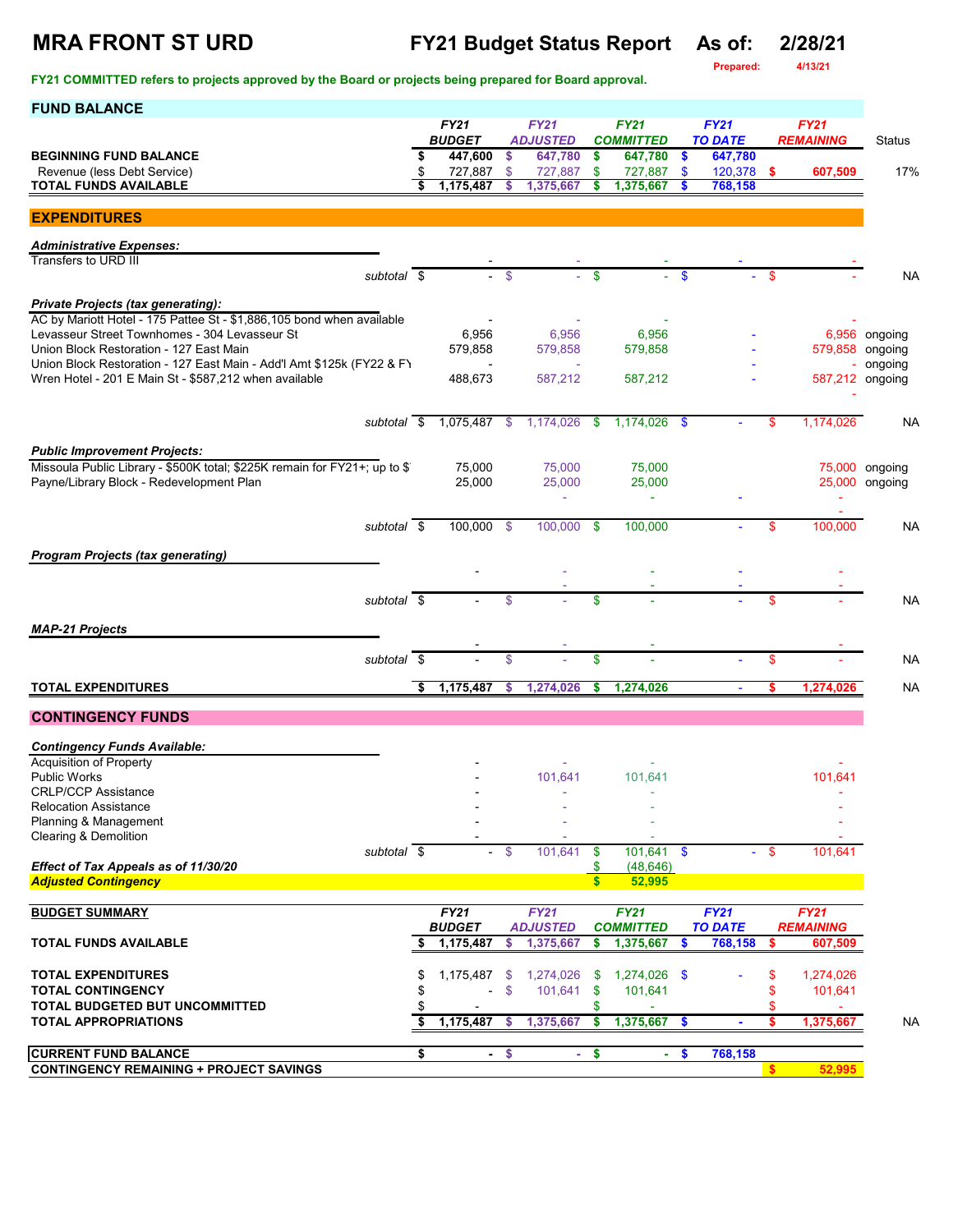# **MRA URD II FY21 Budget Status Report As of: 2/28/21**

**Prepared: 4/13/21**

| <b>FUND BALANCE</b>                                                                                                                           |             |    |                              |         |                                |                                 |                                 |                        |                               |          |                                 |                           |
|-----------------------------------------------------------------------------------------------------------------------------------------------|-------------|----|------------------------------|---------|--------------------------------|---------------------------------|---------------------------------|------------------------|-------------------------------|----------|---------------------------------|---------------------------|
|                                                                                                                                               |             |    | <b>FY21</b><br><b>BUDGET</b> |         | <b>FY21</b><br><b>ADJUSTED</b> |                                 | <b>FY21</b><br><b>COMMITTED</b> |                        | <b>FY21</b><br><b>TO DATE</b> |          | <b>FY21</b><br><b>REMAINING</b> | <b>Status</b>             |
| <b>BEGINNING FUND BALANCE</b>                                                                                                                 |             |    | 2,400,000                    | \$      | 2,218,789                      | \$                              | 2,218,789                       | \$                     | 2,218,789                     |          |                                 |                           |
| Revenue (less Debt Service)<br><b>TOTAL FUNDS AVAILABLE</b>                                                                                   |             |    | 2,792,894<br>5,192,894       | \$<br>S | 2,792,894<br>5,011,683         | \$<br>S                         | 2,792,894<br>5,011,683          | $\boldsymbol{\$}$<br>S | 1,313,354<br>3,532,143        | S.       | 1,479,540                       | 47%                       |
|                                                                                                                                               |             |    |                              |         |                                |                                 |                                 |                        |                               |          |                                 |                           |
| <b>EXPENDITURES</b>                                                                                                                           |             |    |                              |         |                                |                                 |                                 |                        |                               |          |                                 |                           |
| <b>Administrative Expenses:</b>                                                                                                               |             |    |                              |         |                                |                                 |                                 |                        |                               |          |                                 |                           |
| Transfers to URD III                                                                                                                          | subtotal \$ |    | 150,000<br>150,000           | - \$    | 150,000<br>$150,000$ \$        |                                 | 150,000<br>$150,000$ \$         |                        | $\sim$                        | -\$      | 150,000                         | 150,000 pending<br>NA     |
|                                                                                                                                               |             |    |                              |         |                                |                                 |                                 |                        |                               |          |                                 |                           |
| <b>Private Projects (tax generating):</b><br>1901 Maple Street - MSJ Properties Housing                                                       |             |    | 69,885                       |         | 69,885                         |                                 | 69,885                          |                        |                               |          |                                 | 69,885 ongoing            |
| Blackfoot River Outfitters - 225 N Russell Street                                                                                             |             |    | 80,582                       |         | 80,582                         |                                 | 80,582                          |                        | 75,320                        |          | 5,263                           | done                      |
| Burton Street Apartments - 525 Burton Street<br>DJ&A Office Building - 2000 Maple Street                                                      |             |    | 123,994<br>301,432           |         | 123,994<br>301,432             |                                 | 123,994<br>301,432              |                        |                               |          | 123,994<br>301,432              | ongoing<br>ongoing        |
| Ponderosa Village - 1029 West Pine Street                                                                                                     |             |    | 96,000                       |         | 96,000                         |                                 | 96,000                          |                        |                               |          | 96,000                          | ongoing                   |
| Sentinel Property Medical Offices - 1900 West Broadway                                                                                        |             |    | 1,170,611                    |         | 1,170,611                      |                                 | 1,170,611                       |                        |                               |          | 1,170,611                       | ongoing                   |
|                                                                                                                                               |             |    |                              |         |                                |                                 |                                 |                        |                               |          |                                 |                           |
|                                                                                                                                               | subtotal    | \$ | 1,842,504                    | \$      | 1,842,504                      | \$                              | 1,842,504                       | - \$                   | 75,320                        | \$       | 1,767,185                       | 4%                        |
|                                                                                                                                               |             |    |                              |         |                                |                                 |                                 |                        |                               |          |                                 |                           |
| <b>Public Improvement Projects:</b><br><b>Clark Fork Bank Stabilization</b>                                                                   |             |    |                              |         | 2,035                          |                                 | 2,035                           |                        | 2,035                         |          |                                 | ongoing                   |
| Housing Policy Implementation - \$10K/yr (FY20, FY21, FY22)                                                                                   |             |    | 10,000                       |         | 10,000                         |                                 | 10,000                          |                        | $\blacksquare$                |          | 10,000                          | ongoing                   |
| <b>Legal Services</b>                                                                                                                         |             |    | 10,000                       |         | 10,000                         |                                 |                                 |                        |                               |          | 10,000                          | set aside                 |
| Missoula Food Bank & Community Center - PHC Satelite Clinic<br>Police Facility - 101 North Catlin - FY18 Purchase/Renovations (\$250K/yr FY19 |             |    | 433,840<br>250,000           |         | 433,840<br>250,000             |                                 | 433,840<br>250,000              |                        | 385,322                       |          | 48,518<br>250,000               | done<br>ongoing           |
| Police Facility - 101 North Catlin - FY21 Renovations (showers, changing area,                                                                |             |    |                              |         | 233,718                        |                                 | 233,718                         |                        |                               |          | 233,718                         | ongoing                   |
| Sidewalks - 2nd & 3rd Street - Construction<br>Sidewalks - 2nd & 3rd Street - Design, Engineering, Const. Admin                               |             |    | 462,202                      |         | 234,604<br>22,926              |                                 | 234,604<br>22,926               |                        | 223,331<br>21,835             |          | 11,273<br>1,092                 | ongoing<br>ongoing        |
| Sidewalks - 2nd & 3rd Street - MRL Crossing                                                                                                   |             |    |                              |         | 5,742                          |                                 | 5,742                           |                        |                               |          | 5,742                           | ongoing                   |
| Sidewalks - Inez, 1st & 2nd Streets - Construction                                                                                            |             |    | 450,000                      |         | 450,000                        |                                 |                                 |                        | $\blacksquare$                |          | 450,000                         | pending                   |
| Sidewalks - Inez, 1st & 2nd Streets - Design, Engineering, Const. Admin<br>Silver Park - Public Art - "Perseverance" Lighting                 |             |    | $\blacksquare$<br>7,476      |         | 130,082<br>7,476               |                                 | 130,082<br>7,476                |                        | 62,260<br>$\blacksquare$      |          | 7,476                           | 67,822 ongoing<br>ongoing |
| Sleepy Inn - 1427 West Broadway - Fence Installation                                                                                          |             |    |                              |         | 2,650                          |                                 | 2,650                           |                        | 2,650                         |          |                                 | done                      |
| <b>Trinity Apartments - Mullan Site</b>                                                                                                       |             |    |                              |         | 53,256<br>65,000               |                                 | 53,256                          |                        |                               |          | 53,256<br>65,000                | ongoing                   |
| West Broadway Master Plan<br>YWCA Expansion - 1800 S 3rd St W                                                                                 |             |    | 142,404                      |         | 142,404                        |                                 | 65,000<br>142,404               |                        |                               |          | 142,404                         | ongoing<br>ongoing        |
|                                                                                                                                               |             |    | 1,765,922                    |         | 2,053,733                      |                                 | $1,593,733$ \$                  |                        |                               |          |                                 | 34%                       |
|                                                                                                                                               | subtotal \$ |    |                              | - \$    |                                | - \$                            |                                 |                        | 697,432                       | - \$     | 1,356,301                       |                           |
| Program (CCP/CRLP/FIP) Projects (tax generating)                                                                                              |             |    |                              |         |                                |                                 |                                 |                        |                               |          |                                 |                           |
|                                                                                                                                               |             |    |                              |         |                                |                                 |                                 |                        |                               |          |                                 | done                      |
| <b>Unidentified Program Projects</b>                                                                                                          |             |    |                              |         |                                |                                 |                                 |                        |                               |          |                                 |                           |
|                                                                                                                                               | subtotal \$ |    |                              | \$      |                                | \$                              |                                 | \$                     |                               | \$.      |                                 | <b>NA</b>                 |
| <b>Federally Assisted Projects</b>                                                                                                            |             |    |                              |         |                                |                                 |                                 |                        |                               |          |                                 |                           |
|                                                                                                                                               | subtotal \$ |    |                              | \$      |                                | $\frac{1}{2}$                   |                                 |                        |                               | \$       |                                 | <b>NA</b>                 |
|                                                                                                                                               |             |    |                              |         |                                |                                 |                                 |                        |                               |          |                                 |                           |
| <b>TOTAL EXPENDITURES</b>                                                                                                                     |             | S  | 3,758,426                    | -\$     | 4,046,237                      | $\boldsymbol{\mathsf{s}}$       | 3,586,237                       | \$                     | 772,751                       | <b>S</b> | 3,273,485                       | 19%                       |
| <b>CONTINGENCY FUNDS</b>                                                                                                                      |             |    |                              |         |                                |                                 |                                 |                        |                               |          |                                 |                           |
|                                                                                                                                               |             |    |                              |         |                                |                                 |                                 |                        |                               |          |                                 |                           |
| <b>Contingency Funds Available:</b><br><b>Acquisition of Property</b>                                                                         |             |    | 100,000                      |         | 100,000                        |                                 | 100,000                         |                        |                               |          | 100,000                         |                           |
| <b>Public Works</b>                                                                                                                           |             |    | 1,134,468                    |         | 665,447                        |                                 | 665,447                         |                        |                               |          | 665,447                         |                           |
| <b>CRLP/CCP Assistance</b><br><b>Relocation Assistance</b>                                                                                    |             |    |                              |         |                                |                                 |                                 |                        |                               |          |                                 |                           |
| Planning & Management                                                                                                                         |             |    | 100,000                      |         | 100,000                        |                                 | 100,000                         |                        |                               |          | 100,000                         |                           |
| <b>Clearing &amp; Demolition</b>                                                                                                              | subtotal \$ |    | 100,000<br>$1,434,468$ \$    |         | 100,000<br>965,447             |                                 | 100,000<br>$965,447$ \$         |                        |                               | - \$     | 100,000<br>965,447              |                           |
| Effect of Tax Appeals as of 11/30/20                                                                                                          |             |    |                              |         |                                | \$<br>\$                        |                                 |                        |                               |          |                                 |                           |
| <b>Adjusted Contingency</b>                                                                                                                   |             |    |                              |         |                                | $\mathbf{s}$                    | 965,447                         |                        |                               |          |                                 |                           |
| <b>BUDGET SUMMARY</b>                                                                                                                         |             |    | <b>FY21</b>                  |         | <b>FY21</b>                    |                                 | <b>FY21</b>                     |                        | <b>FY21</b>                   |          | <b>FY21</b>                     |                           |
|                                                                                                                                               |             |    | <b>BUDGET</b>                |         | <b>ADJUSTED</b>                |                                 | <b>COMMITTED</b>                |                        | <b>TO DATE</b>                |          | <b>REMAINING</b>                |                           |
| <b>TOTAL FUNDS AVAILABLE</b>                                                                                                                  |             |    | 5,192,894                    | S       | 5,011,683                      | \$                              | 5,011,683                       |                        | 3,532,143                     |          | 1,479,540                       |                           |
| <b>TOTAL EXPENDITURES</b>                                                                                                                     |             |    | $3,758,426$ \$               |         | 4,046,237 \$                   |                                 | 3,586,237 \$                    |                        | 772,751 \$                    |          | 2,813,485                       |                           |
| <b>TOTAL CONTINGENCY</b>                                                                                                                      |             |    | 1,434,468 \$                 |         | 965,447 \$                     |                                 | 965,447                         |                        |                               |          | 965,447                         |                           |
| TOTAL BUDGETED BUT UNCOMMITTED<br><b>TOTAL APPROPRIATIONS</b>                                                                                 |             |    | 5,192,894 \$                 |         | 5,011,683                      | \$<br>$\boldsymbol{\mathsf{s}}$ | 460,000<br>$5,011,683$ \$       |                        | 772,751                       |          | 460,000<br>4,238,932            | 15%                       |
|                                                                                                                                               |             |    |                              |         |                                |                                 |                                 |                        |                               |          |                                 |                           |
| <b>CURRENT FUND BALANCE</b>                                                                                                                   |             | \$ |                              | $-$ \$  |                                | $-$ \$                          |                                 | $\mathbf{r}$           | 2,759,391                     |          | <b>Adj. Contingency</b>         |                           |
| Less Long Term Receivables (MWC Notes) not readily available for projects<br><b>ADJUSTED FUND BALANCE</b>                                     |             |    |                              |         |                                |                                 |                                 | $\mathbf{s}$<br>\$     | (400, 665)<br>2,358,727       |          | 564,782                         |                           |
| <b>CONTINGENCY + PROJECT SAVINGS - MWC NOTES</b>                                                                                              |             |    |                              |         |                                |                                 |                                 |                        |                               |          | 618,562                         |                           |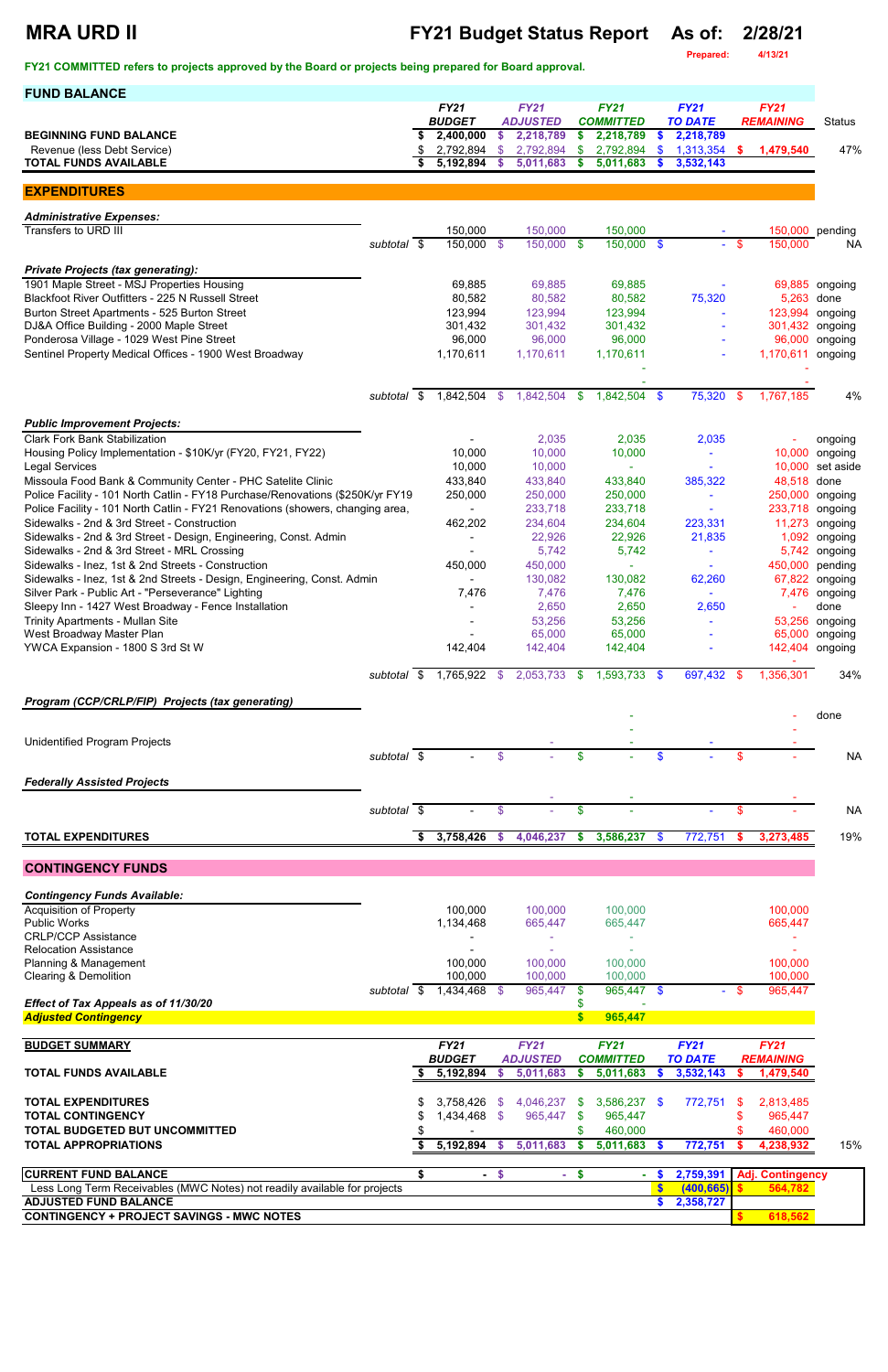## **MRA URD III FY21 Budget Status Report As of: 2/28/21**

**Prepared: 3/13/21**

**FY21 COMMITTED refers to projects approved by the Board or projects being prepared for Board approval.** 

|                                                                                                                                                                                                                                                              | <b>Status</b>             |
|--------------------------------------------------------------------------------------------------------------------------------------------------------------------------------------------------------------------------------------------------------------|---------------------------|
| <b>FY21</b><br><b>FY21</b><br><b>FY21</b><br><b>FY21</b><br><b>FY21</b><br><b>BUDGET</b><br><b>ADJUSTED</b><br><b>COMMITTED</b><br><b>TO DATE</b><br><b>REMAINING</b>                                                                                        | $\%$                      |
| 3,054,135<br>3,724,045<br>3,724,045<br>3,724,045<br><b>BEGINNING FUND BALANCE</b><br>\$<br>$\frac{1}{2}$<br>- \$                                                                                                                                             |                           |
| 1,322,153<br>Revenue (less Debt Service)<br>4,259,504 \$<br>$\mathbf{\$}$<br>4,259,504<br>\$<br>4,259,504<br>2,937,351 31%<br>$\mathbf{s}$<br><b>TOTAL FUNDS AVAILABLE</b><br>7,313,639<br>7,983,549<br>\$<br>7,983,549<br>5,046,198<br>-\$<br>$\mathbf{\$}$ |                           |
|                                                                                                                                                                                                                                                              |                           |
| <b>EXPENDITURES</b>                                                                                                                                                                                                                                          |                           |
| <b>Administrative Expenses:</b>                                                                                                                                                                                                                              |                           |
| <b>Personnel Services</b><br>660,538<br>250,721<br>660,538<br>660,538<br>409,817                                                                                                                                                                             |                           |
| 9,126<br>9,126<br>8,176<br>Supplies<br>9,126<br>950<br>177,721<br><b>Purchased Services</b><br>352,200<br>352,200<br>352,200<br>174,480                                                                                                                      |                           |
| <b>Grants &amp; Contributions</b>                                                                                                                                                                                                                            |                           |
| <b>Capital Outlay</b><br>subtotal \$<br>1,021,864 \$<br>1,021,864 \$<br>1,021,864 \$<br>588,487 \$<br>433,377 58%                                                                                                                                            |                           |
|                                                                                                                                                                                                                                                              |                           |
| <b>Private Projects (tax generating):</b>                                                                                                                                                                                                                    |                           |
| Aspen Grove Therapy & Wellness<br>104,200<br>104,200<br>97,105<br>7,095 done<br>104,200<br>Horizon Credit Union - 1502 Dearborn Avenue<br>13,607<br>13,607                                                                                                   | 13,607 ongoing            |
| Tremper's Kent Plaza - 1200-1210 West Kent Ave<br>226,100<br>226,100<br>226,100<br>171,495                                                                                                                                                                   | 54,605 ongoing            |
| 75,307 78%<br>$330,300$ \$<br>343,907 \$<br>$343,907$ \$<br>268,600 \$<br>subtotal \$                                                                                                                                                                        |                           |
|                                                                                                                                                                                                                                                              |                           |
| <b>Public Improvement Projects:</b>                                                                                                                                                                                                                          |                           |
| Brooks Street Corridor - TOD Infrastructure Study<br>60,045<br>60,045<br>7,828<br>60,045<br>10,000<br>10,000<br>Housing Policy Implementation - \$10K/yr (FY20, FY21, FY22)<br>10,000<br>10,000                                                              | 52,217 ongoing<br>ongoing |
| <b>Legal Services</b><br>10,000<br>10,000                                                                                                                                                                                                                    | 10,000 set aside          |
| Mary Avenue West - Bond - Street Trees<br>13,474<br>13,474<br>13,474<br>Missoula County Fairgrounds - 1101 South Avenue West<br>1,155,500<br>1,155,500<br>1,155,500<br>1,155,500 ongoing                                                                     | 13,474 ongoing            |
| <b>MRA Communication Plan</b><br>46,500<br>46,500                                                                                                                                                                                                            | 46,500 ongoing            |
| MRL Bond - Remaining to Transfer to DS<br>141,709<br>77,900<br>63,809 done<br>141,709<br>141,709                                                                                                                                                             |                           |
| MRL Property - 1835 North Avenue - Building Deconstruction<br>24,800<br>24,800<br>24,800<br>MRL Property - 1919 North Avenue - building acquisition<br>46,500<br>46,500                                                                                      | ongoing<br>46,500 ongoing |
| MRL Property - Voluntary Cleanup Plan - Environmental Assessment<br>36,000<br>36,000<br>36,000                                                                                                                                                               | ongoing                   |
| Sidewalks - URD III Northern - Phase 1 - Construction<br>271,498<br>14,964 done<br>271,498<br>271,498<br>256,534<br>Sidewalks - URD III Northern - Phase 1 - Design/Eng/Const. Admin<br>31,727<br>26,363<br>26,363<br>27,912<br>$(1,549)$ done               |                           |
| Sidewalks - URD III Northern - Phase 2 - Construction<br>510,000<br>503,390<br>503,390 pending                                                                                                                                                               |                           |
| Sidewalks - URD III Northern - Phase 2 - Design/Eng/Const. Admin<br>56,600<br>56,600<br>11,272                                                                                                                                                               | 45,328 ongoing            |
| 30,150<br>South Reserve Pedestrian Bridge - Upgrades<br>30,150<br>30,150<br><b>Street Trees</b><br>6,610<br>6,610<br>6,610                                                                                                                                   | done<br>6,610 ongoing     |
|                                                                                                                                                                                                                                                              |                           |
| $2,210,563$ \$<br>$2,439,139$ \$<br>$1,925,749$ \$<br>411,596 \$<br>2,027,543 17%<br>subtotal \$                                                                                                                                                             |                           |
| Façade Improvement Program Projects (tax generating)                                                                                                                                                                                                         |                           |
| <b>Uncommitted Program Funds</b><br>3100 Brooks Street - Align Properties LLC<br>50,000<br>50,000                                                                                                                                                            | 50,000 ongoing            |
| Aspen Grove Therapy & Wellness<br>50,000<br>50,000<br>50,000<br>50,000                                                                                                                                                                                       | - done                    |
| Horizon Credit Union - 1502 Dearborn Avenue<br>50,000<br>50,000<br>The Dram Shop Central - 2700 Paxson Street<br>50,000<br>50,000<br>50,000<br>50,000                                                                                                        | 50,000 ongoing<br>done    |
| Tremper's Kent Plaza - 1200-1210 West Kent Ave<br>150,000<br>150,000<br>150,000<br>150,000                                                                                                                                                                   | done                      |
| 100,000 71%<br>250,000 \$<br>350,000 \$<br>350,000 \$<br>250,000 \$<br>subtotal \$                                                                                                                                                                           |                           |
|                                                                                                                                                                                                                                                              |                           |
| <b>Federally Assisted Projects</b><br><b>None</b>                                                                                                                                                                                                            |                           |
| subtotal \$<br>$-$ \$<br>$-$ \$<br>$-$ \$<br>$-$ \$                                                                                                                                                                                                          |                           |
| 3,812,727 \$<br>1,518,683<br>4,154,910<br>3,641,520<br>2,636,227 37%<br><b>TOTAL EXPENDITURES</b><br>\$<br>- \$<br>$\boldsymbol{\mathsf{s}}$<br>-S                                                                                                           |                           |
|                                                                                                                                                                                                                                                              |                           |
| <b>CONTINGENCY FUNDS</b>                                                                                                                                                                                                                                     |                           |
| <b>Contingency Funds Available:</b>                                                                                                                                                                                                                          |                           |
| Admin Year-End Set Aside<br>500,000<br>500,000<br>500,000<br>500,000                                                                                                                                                                                         |                           |
| 100,000<br>100,000<br>100,000<br><b>Acquisition of Property</b><br>100,000                                                                                                                                                                                   |                           |
| <b>Public Works</b><br>2,700,912<br>3,028,639<br>3,028,639<br>3,028,639                                                                                                                                                                                      |                           |
| <b>MRA Programs</b><br><b>Relocation Assistance</b>                                                                                                                                                                                                          |                           |

Planning & Management 100,000 100,000 100,000 100,000 Clearing & Demolition 100,000 100,000 100,000 100,000

|                                                                                       | subtotal | $3,000,912$ \$                   |  | 3,328,639   |                  | 3,328,639    |                | $\sim$           | -S | 3,328,639               |  |
|---------------------------------------------------------------------------------------|----------|----------------------------------|--|-------------|------------------|--------------|----------------|------------------|----|-------------------------|--|
| Effect of Tax Appeals as of 11/30/20                                                  |          |                                  |  |             |                  | (2,613)      |                |                  |    |                         |  |
| <b>Adjusted Contingency</b>                                                           |          |                                  |  |             |                  | 3,326,026    |                |                  |    |                         |  |
|                                                                                       |          |                                  |  |             |                  |              |                |                  |    |                         |  |
| <b>BUDGET SUMMARY</b>                                                                 |          | <b>FY21</b>                      |  | <b>FY21</b> |                  | <b>FY21</b>  |                | <b>FY21</b>      |    | <b>FY21</b>             |  |
|                                                                                       |          | <b>BUDGET</b><br><b>ADJUSTED</b> |  |             | <b>COMMITTED</b> |              | <b>TO DATE</b> | <b>REMAINING</b> |    |                         |  |
| TOTAL FUNDS AVAILABLE                                                                 |          | 7,313,639                        |  | 7,983,549   |                  | 7,983,549    |                | 5,046,198        |    | 2,937,351               |  |
|                                                                                       |          |                                  |  |             |                  |              |                |                  |    |                         |  |
| <b>TOTAL EXPENDITURES</b>                                                             |          | $3,812,727$ \$                   |  | 4,154,910   | -SS              | 3,641,520    | - SS           | 1,518,683 \$     |    | 2,122,837               |  |
| TOTAL ADMIN SET ASIDE                                                                 |          | 500.000 \$                       |  | 500,000     | - \$             | $500.000$ \$ |                |                  |    | 500,000                 |  |
| <b>TOTAL CONTINGENCY</b>                                                              |          | $3,000,912$ \$                   |  | 3,328,639   | <b>S</b>         | 3,328,639    |                |                  |    | 3,328,639               |  |
| TOTAL BUDGETED BUT UNCOMMITTED                                                        |          |                                  |  |             |                  | 513,390      |                |                  |    | 513,390                 |  |
| <b>TOTAL BUDGET</b>                                                                   |          | 7,313,639                        |  | 7,983,549   |                  | 7,983,549    |                | 1,518,683        |    | 6,464,866 19%           |  |
| <b>CURRENT FUND BALANCE</b>                                                           |          |                                  |  |             |                  |              |                | 3,527,515        |    | <b>Adj. Contingency</b> |  |
| Less Long Term Receivables (MWC Notes & FIP Notes) not readily available for projects |          |                                  |  |             |                  |              |                | (198, 605)       |    | 3,127,422               |  |
| <b>ADJUSTED FUND BALANCE</b>                                                          |          |                                  |  |             |                  |              |                | 3,328,910        |    |                         |  |
| <b>CONTINGENCY + PROJECT SAVINGS - NOTES RECEIVABLE</b>                               |          |                                  |  |             |                  |              |                |                  |    | 3,147,932               |  |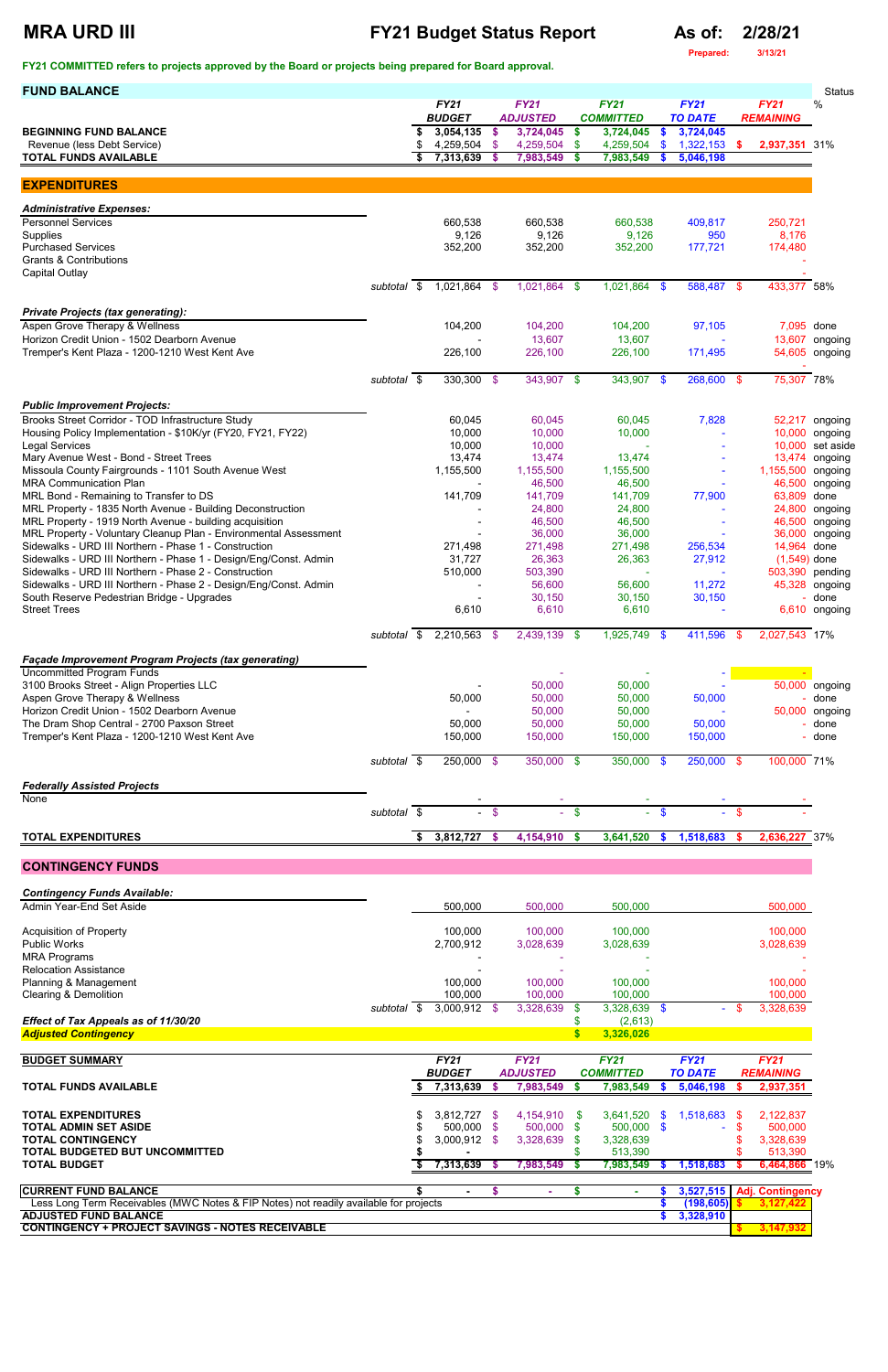# **MRA NORTH RESERVE/SCOTT ST URD FY21 Budget Status Report As of: 2/28/21**

**Prepared: 3/13/21**

| <b>FUND BALANCE</b>                                                                                           |             |    |                            |               |                              |               |                               |                  |                             |      |                          |                           |
|---------------------------------------------------------------------------------------------------------------|-------------|----|----------------------------|---------------|------------------------------|---------------|-------------------------------|------------------|-----------------------------|------|--------------------------|---------------------------|
|                                                                                                               |             |    | <b>FY21</b>                |               | <b>FY21</b>                  |               | <b>FY21</b>                   |                  | <b>FY21</b>                 |      | <b>FY21</b>              |                           |
| <b>BEGINNING FUND BALANCE</b>                                                                                 |             | \$ | <b>BUDGET</b><br>1,148,357 | \$.           | <b>ADJUSTED</b><br>1,141,830 | \$            | <b>COMMITTED</b><br>1,141,830 | \$               | <b>TO DATE</b><br>1,141,830 |      | <b>REMAINING</b>         | <b>Status</b>             |
| Revenue (less Debt Service)                                                                                   |             | \$ | 7,389,588                  | \$            | 7,389,588                    | \$            | 7,389,588                     | \$               | 6,470,862                   | -S   | 918,726 88%              |                           |
| <b>TOTAL FUNDS AVAILABLE</b>                                                                                  |             | \$ | 8,537,945                  | \$            | 8,531,418                    | \$            | 8,531,418                     | S                | 7,612,692                   |      |                          |                           |
|                                                                                                               |             |    |                            |               |                              |               |                               |                  |                             |      |                          |                           |
| <b>EXPENDITURES</b>                                                                                           |             |    |                            |               |                              |               |                               |                  |                             |      |                          |                           |
| <b>Administrative Expenses:</b>                                                                               |             |    |                            |               |                              |               |                               |                  |                             |      |                          |                           |
| Transfers to URD III                                                                                          |             |    | 25,000                     |               | 25,000                       |               | 25,000                        |                  |                             |      |                          | 25,000 pending            |
|                                                                                                               | subtotal \$ |    | 25,000                     | - \$          | 25,000                       | $\mathbf{s}$  | $25,000$ \$                   |                  |                             | -\$  | 25,000 NA                |                           |
|                                                                                                               |             |    |                            |               |                              |               |                               |                  |                             |      |                          |                           |
| <b>Private Projects (tax generating):</b><br>\$723,514 Scott Street Village - Phase II & III - Transfer to DS |             |    | 259,047                    |               | 259,047                      |               | 259,047                       |                  | 259,047                     |      |                          | - done                    |
|                                                                                                               |             |    |                            |               |                              |               |                               |                  |                             |      |                          |                           |
|                                                                                                               | subtotal \$ |    | 259,047                    | - \$          | 259,047                      | $\mathbf{\$}$ | $259,047$ \$                  |                  | $259,047$ \$                |      |                          | $-100%$                   |
|                                                                                                               |             |    |                            |               |                              |               |                               |                  |                             |      |                          |                           |
| <b>Public Improvement Projects:</b>                                                                           |             |    |                            |               |                              |               |                               |                  |                             |      |                          |                           |
| Housing Policy Implementation - \$10K (FY20, FY21, FY22)<br>Missoula Cemetery - Strategic Plan                |             |    | 10,000<br>12,750           |               | 10,000<br>12,750             |               | 10,000<br>12,750              |                  |                             |      |                          | 10,000 ongoing<br>ongoing |
| Public Works - Maintenance Facility Plan                                                                      |             |    | 28,817                     |               | 28,817                       |               | 28,817                        |                  |                             |      | 12,750<br>28,817         | ongoing                   |
| Scott Street Property - Series 2020AB Bond - Purchase & Fees                                                  |             |    | 6,508,151                  |               | 6,508,151                    |               | 6,508,151                     |                  | 6,508,151                   |      | ÷                        | done                      |
| Scott Street Property - Series 2020AB Bond - COI                                                              |             |    | 63,020                     |               | 63,020                       |               | 63,020                        |                  | 63,212                      |      |                          | $(192)$ done              |
| Scott Street Property - Series 2020AB Bond - Rounding - Transfer to DS                                        |             |    | 1,629                      |               | 1,629                        |               | 1,629                         |                  | $\blacksquare$              |      | 1,629                    | ongoing                   |
| Scott Street Property - Feasibility Due Dilligence, Misc                                                      |             |    | 23,800                     |               | 23,800                       |               | 23,800                        |                  | 2,027                       |      | 21,773                   | done                      |
| Villagio Housing Project - Otis & Shakespeare                                                                 |             |    | 1,339,178                  |               | 1,339,178                    |               | 1,339,178                     |                  | $\blacksquare$              |      | 1,339,178 ongoing        |                           |
|                                                                                                               |             |    |                            |               |                              |               |                               |                  |                             |      |                          |                           |
|                                                                                                               | subtotal \$ |    | 7,987,345                  | \$            | 7,987,345                    | \$            | 7,987,345                     |                  | 6,573,390                   | - \$ | 1,413,955 82%            |                           |
| <b>Program Projects (tax generating)</b>                                                                      |             |    |                            |               |                              |               |                               |                  |                             |      |                          |                           |
|                                                                                                               |             |    |                            |               |                              |               |                               |                  |                             |      |                          |                           |
|                                                                                                               | subtotal \$ |    |                            | $\mathsf{\$}$ |                              | \$            |                               |                  |                             | \$   |                          | <b>NA</b>                 |
|                                                                                                               |             |    |                            |               |                              |               |                               |                  |                             |      |                          |                           |
| <b>TOTAL EXPENDITURES</b>                                                                                     |             | \$ | 8,271,392                  | \$            | 8,271,392                    | \$            | 8,271,392                     |                  | 6,832,437                   | s    | 1,438,955 83%            |                           |
| <b>CONTINGENCY FUNDS</b>                                                                                      |             |    |                            |               |                              |               |                               |                  |                             |      |                          |                           |
|                                                                                                               |             |    |                            |               |                              |               |                               |                  |                             |      |                          |                           |
| <b>Contingency Funds Available:</b>                                                                           |             |    |                            |               |                              |               |                               |                  |                             |      |                          |                           |
| <b>Acquisition of Property</b>                                                                                |             |    |                            |               |                              |               |                               |                  |                             |      |                          |                           |
| <b>Public Works</b><br><b>CRLP/CCP Assistance</b>                                                             |             |    | 216,553                    |               | 210,026                      |               | 210,026                       |                  |                             |      | 210,026                  |                           |
| <b>Relocation Assistance</b>                                                                                  |             |    |                            |               |                              |               |                               |                  |                             |      |                          |                           |
| Planning & Management                                                                                         |             |    | 50,000                     |               | 50,000                       |               | 50,000                        |                  |                             |      | 50,000                   |                           |
| Clearing & Demolition                                                                                         |             |    |                            |               |                              |               |                               |                  |                             |      |                          |                           |
|                                                                                                               | subtotal \$ |    | 266,553                    | - \$          | 260,026                      | \$            | 260,026                       | -\$              |                             | -\$  | 260.026                  |                           |
| Effect of Tax Appeals as of 11/30/20                                                                          |             |    |                            |               |                              | \$            |                               |                  |                             |      |                          |                           |
| <b>Adjusted Contingency</b>                                                                                   |             |    |                            |               |                              | <b>S</b>      | 260,026                       |                  |                             |      |                          |                           |
| <b>BUDGET SUMMARY</b>                                                                                         |             |    | <b>FY21</b>                |               | <b>FY21</b>                  |               | <b>FY21</b>                   |                  | <b>FY21</b>                 |      | FY21                     |                           |
|                                                                                                               |             |    | <b>BUDGET</b>              |               | <b>ADJUSTED</b>              |               | <b>COMMITTED</b>              |                  | <b>TO DATE</b>              |      | <b>REMAINING</b>         |                           |
| <b>TOTAL FUNDS AVAILABLE</b>                                                                                  |             | \$ | 8,537,945                  | \$            | 8,531,418                    | \$            | 8,531,418                     | s.               | 7,612,692                   | S    | 918,726                  |                           |
|                                                                                                               |             |    |                            |               |                              |               |                               |                  |                             |      |                          |                           |
| <b>TOTAL EXPENDITURES</b>                                                                                     |             | S  |                            |               | 8,271,392 \$ 8,271,392       | \$            |                               |                  | 8,271,392 \$ 6,832,437      | - \$ | 1,438,955                |                           |
| <b>TOTAL CONTINGENCY</b>                                                                                      |             |    | 266,553 \$                 |               | 260,026                      | \$            | 260,026                       |                  |                             | \$   | 260,026                  |                           |
| TOTAL BUDGETED BUT UNCOMMITTED                                                                                |             | \$ |                            |               |                              | S             |                               |                  |                             |      |                          |                           |
| <b>TOTAL APPROPRIATIONS</b>                                                                                   |             | \$ | 8,537,945                  | \$            | 8,531,418                    | \$            | 8,531,418                     | $\mathbf{\$}$    | 6,832,437                   | -\$  | 1,698,981 80%            |                           |
|                                                                                                               |             |    |                            |               |                              |               |                               |                  |                             |      |                          |                           |
| <b>CURRENT FUND BALANCE</b>                                                                                   |             | \$ |                            | $-5$          | ÷.                           | \$            | ÷.                            | \$               |                             |      | 780,254 Adj. Contingency |                           |
| Less Long Term Receivables (MWC Notes) not readily available for projects<br><b>ADJUSTED FUND BALANCE</b>     |             |    |                            |               |                              |               |                               | $\sqrt{3}$<br>\$ | (74, 608)<br>705,647        | S    | 185,418                  |                           |
| <b>CONTINGENCY + PROJECT SAVINGS - MWC NOTES</b>                                                              |             |    |                            |               |                              |               |                               |                  |                             | s.   | 207,191                  |                           |